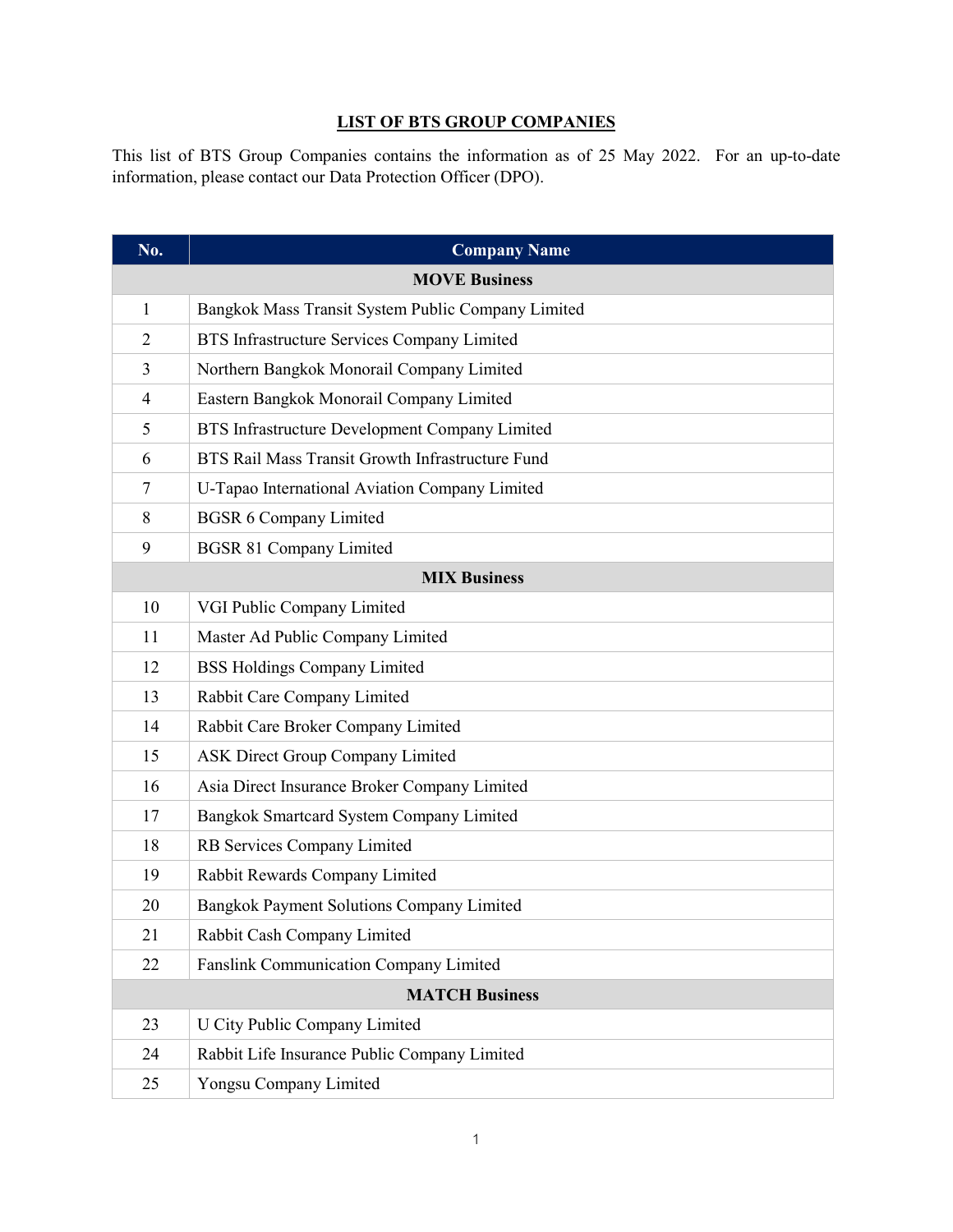| $\overline{\text{No}}$ . | <b>Company Name</b>                              |
|--------------------------|--------------------------------------------------|
| 26                       | Mo Chit Land Company Limited                     |
| 27                       | Turtle 23 Company Limited                        |
| 28                       | Turtle 1 Company Limited                         |
| 29                       | Turtle 2 Company Limited                         |
| 30                       | Turtle 3 Company Limited                         |
| 31                       | Turtle 4 Company Limited                         |
| 32                       | Turtle 5 Company Limited                         |
| 33                       | Turtle 6 Company Limited                         |
| 34                       | Turtle 7 Company Limited                         |
| 35                       | Turtle 8 Company Limited                         |
| 36                       | Turtle 9 Company Limited                         |
| 37                       | Turtle 10 Company Limited                        |
| 38                       | KINN VENTURES Company Limited                    |
| 39                       | Alpea Company Limited                            |
| 40                       | Gaik Company Limited                             |
| 41                       | Kavee 38 Company Limited                         |
| 42                       | Man Food Holdings Company Limited                |
| 43                       | HHT Construction Company Limited                 |
| 44                       | THANA CITY VENTURE Company Limited               |
| 45                       | <b>CAPRICORN HILL Company Limited</b>            |
| 46                       | Rocket Holdings HK Limited                       |
| 47                       | Vienna International Asset GmbH                  |
| 48                       | Lombard Estate Holdings Limited                  |
| 49                       | U Global Hospitality Holding (Hong Kong) Limited |
| 50                       | Thirty Three Gracechurch 1 Limited               |
| 51                       | Vienna House Real Estate GmbH                    |
| 52                       | Vienna House Capital GmbH                        |
| 53                       | VH Andels Lodz Sp. z o.o.                        |
| 54                       | VHE Cracow Sp. z o.o.                            |
| 55                       | Vienna House Easy Cracow RE Sp. z o.o.           |
| 56                       | VHE Bratislava Real Estate s.r.o.                |
| 57                       | Vienna House Hotelmanagement GmbH                |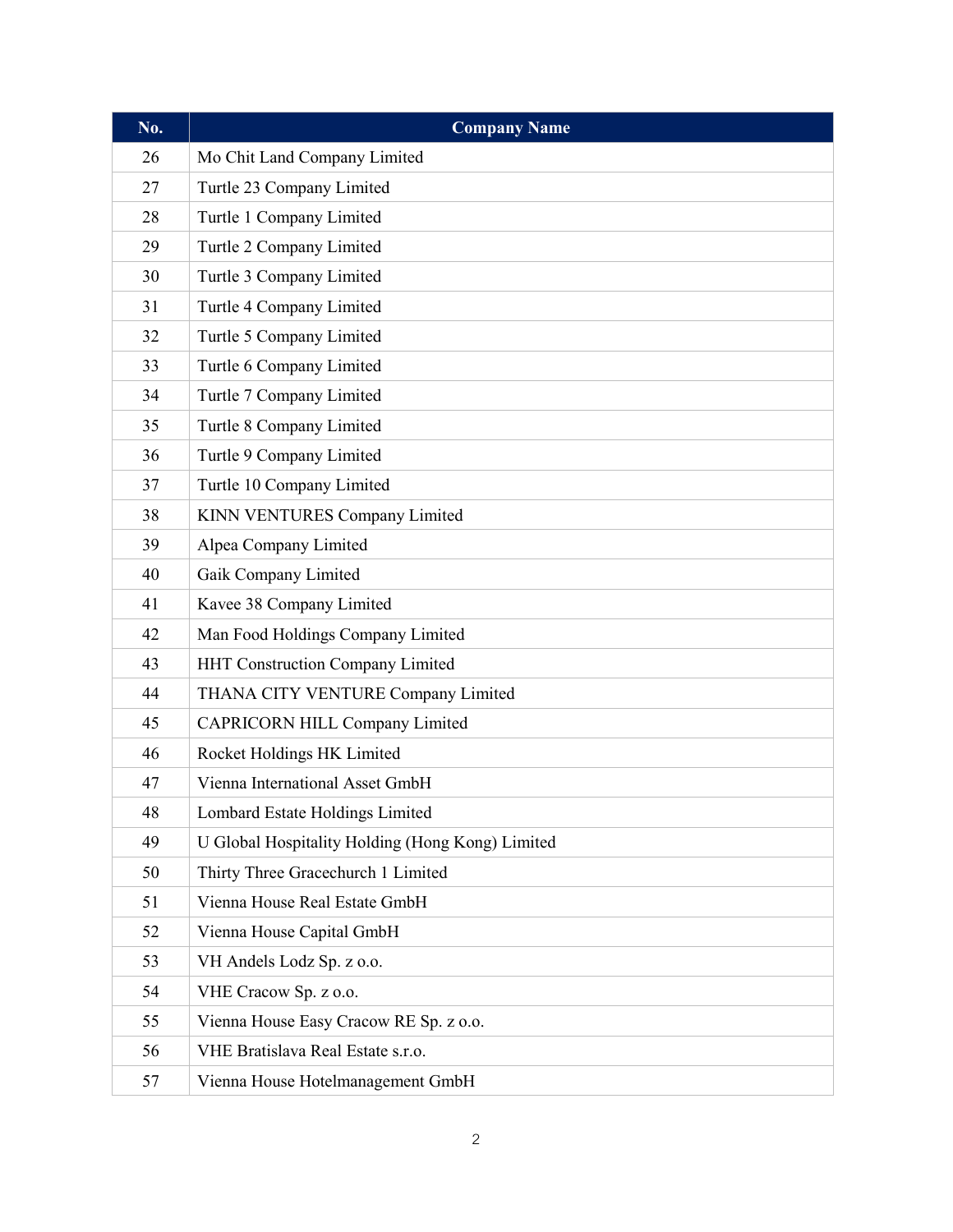| No. | <b>Company Name</b>                                                     |
|-----|-------------------------------------------------------------------------|
| 58  | Vienna House Easy Bucharest S.R.L.                                      |
| 59  | VHE Bratislava s.r.o.                                                   |
| 60  | UBX Katowice Sp. z o.o.                                                 |
| 61  | UBX Plzen Real Estate s.r.o.                                            |
| 62  | VH Amber Baltic Sp. z o.o.                                              |
| 63  | Vienna House Diplomat Prague RE s.r.o.                                  |
| 64  | UBM + VH Hotels GmbH                                                    |
| 65  | MG Sendling Hotelbetriebsgesellschaft mbH                               |
| 66  | Leuchtenbergring Hotelbetriebsgesellschaft mbH                          |
| 67  | VHE Raunheim Hotelbetriebs GmbH                                         |
| 68  | Vienna House Cluster Deutschland GmbH                                   |
| 69  | Calvus Grundstücksverwaltungsgesellschaft mbH & Co. Vermietungs KG      |
| 70  | Enigma Grundstücksverwaltungsgesellschaft mbH & Co. Objekt Wuppertal KG |
| 71  | Fabella Grundstücksverwaltungsgesellschaft mbH & Co. Vermietungs KG     |
| 72  | Fabio Grundstücksverwaltungsgesellschaft mbH & Co. Vermietungs KG       |
| 73  | Fiora Grundstücksverwaltungsgesellschaft mbH & Co. Vermietungs KG       |
| 74  | U Hospitality Holding (Mauritius)                                       |
| 75  | U Hospitality Holding (Hong Kong) Limited                               |
| 76  | Comtel Focus S.A.                                                       |
| 77  | Vienna House Easy Cracow Sp. z o.o.                                     |
| 78  | Vienna House Andel's Lodz Sp. z o.o.                                    |
| 79  | Vienna House Amber Baltic Sp. z o.o.                                    |
| 80  | Vienna House Easy Pilsen s.r.o.                                         |
| 81  | Vienna House Cluster Tschechien s.r.o.                                  |
| 82  | Vienna House Easy Katowice Sp. z o.o.                                   |
| 83  | VHE Wroclaw Hotel Sp. z o.o.                                            |
| 84  | Vienna House Asia Limited                                               |
| 85  | Vienna House Cluster Polen Sp. z o.o.                                   |
| 86  | Vienna House Diplomat Prague a.s.                                       |
| 87  | Andel's Berlin Hotelbetriebs GmbH                                       |
| 88  | Tanayong Hong Kong Limited                                              |
| 89  | U Global Hospitality Company Limited                                    |